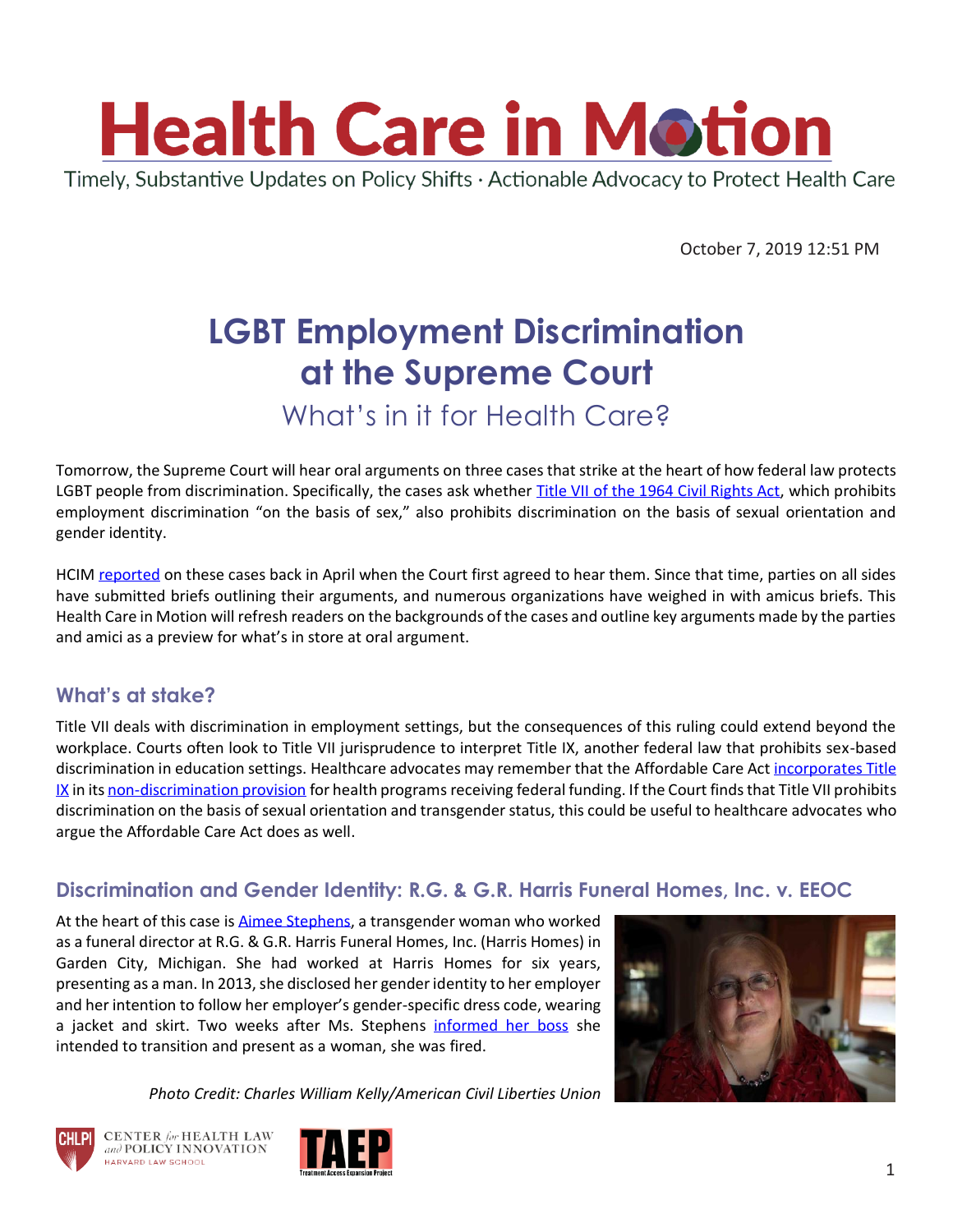After her employment was terminated, Ms. Stephens filed a complaint with the Equal Employment Opportunity Commission (EEOC), alleging she had been fired as a result of unlawful sex discrimination. The EEOC brought a suit against Harris Homes. In its [complaint,](http://www.adfmedia.org/files/HarrisAmendedComplaint.pdf) the EEOC alleged Harris Homes had violated Title VII by firing Ms. Stephens due to her sex, specifically because she is transgender, was transitioning, and because she did not conform to Harris Homes' sex-based stereotypes.

Harris Homes responded by dismissing the allegation that Title VII was violated and asserting in turn that the Religious Freedom Restoration Act (RFRA) prevented the EEOC from interfering with their sincere religious belief that sex is an immutable binary trait. In April 2015 the District Court ruled in favor of Harris Homes, and the decision was appealed to the Sixth Circuit Court of Appeals.

Then, the 2016 election happened. President Donald Trump brought sweeping changes to how federal agencies would (or would not) continue to defend LGBT rights. [Deleting the page on LGBT rights](https://www.washingtonpost.com/local/2017/live-updates/politics/live-coverage-of-trumps-inauguration/lgbt-rights-page-disappears-from-white-house-web-site/) from the White House website on the day of President Trump's inauguration sent a clear message of policies to come. This change had important implications for Ms. Stephens because her case was currently being prosecuted by the EEOC. While the EEOC is ostensibly an independent federal agency, it was unclear in 2017 just how deeply the Trump Administration's political agenda would impact the agency's operations. Concerned that the EEOC under Trump would not adequately represent her interests on appeal, Ms. Stephens, now represented by the ACLU, [intervened](https://www.aclu.org/legal-document/eeoc-v-rg-gr-harris-funeral-homes-motion-intervene-plaintiff-appellant) in her own lawsuit. For its part, the EEOC continued filing [briefs](https://www.aclu.org/legal-document/eeoc-v-rg-gr-harris-funeral-homes-appellant-eeoc-opening-brief) arguing that discrimination on the basis of transgender status constituted illegal sex discrimination under Title VII.

The Sixth Circuit [decided](https://casetext.com/case/equal-empt-opportunity-commn-v-rg-gr-harris-funeral-homes-inc-5?ref=Sb!qfMcx2) in favor of Ms. Stephens in March 2018, finding that the EEOC could pursue claims against Harris Homes for sex discrimination both on the basis of sex stereotyping and transgender status. The court also found that the RFRA did not prevent the EEOC from enforcing Title VII against Harris Homes. Harris Homes appealed that decision and asked for review from the Supreme Court of the United States. The EEOC filed a brief asking the Court not to take the case for review while other important and relevant cases were percolating through the courts. On April 22, 2019, the Court announced it would take the case to [review](https://www.supremecourt.gov/qp/18-00107qp.pdf) whether Title VII prohibits discrimination against transgender people based on (1) their status as being transgender, and/or (2) sex stereotyping.

Numerous organizations filed amicus briefs in support of Ms. Stephens this past summer —and not just LGBTQ-focused groups. [Scholars,](https://www.supremecourt.gov/DocketPDF/18/18-107/107165/20190703165413390_17-1618%2017-1623%2018-107tsacAnti-DiscriminationScholars.pdf) [gender based violence organizations,](https://www.supremecourt.gov/DocketPDF/18/18-107/107187/20190703184250154_18-107%20Brief%20of%20Anti-Sexual%20Assault%20Dom%20Viol%20and%20Gender%20Based%20Vio.pdf) [The Legal Aid Society,](https://www.supremecourt.gov/DocketPDF/18/18-107/107040/20190703132348267_Legal%20Aid%20Title%20VII%20Amicus%20Brief.pdf) [the American Bar Association,](https://www.supremecourt.gov/DocketPDF/18/18-107/107044/20190703132545552_17-1618%2017-1623%2018-107tsacAmericanBarAssociation.pdf) [the American](https://www.supremecourt.gov/DocketPDF/18/18-107/107178/20190703172653326_Amicus%20Brief.pdf) [Medical Association,](https://www.supremecourt.gov/DocketPDF/18/18-107/107178/20190703172653326_Amicus%20Brief.pdf) [several states including New York, Massachusetts and Illinois,](https://www.supremecourt.gov/DocketPDF/18/18-107/107183/20190703180657540_Bostock-Zarda-Harris%20Amicus%20Br%20for%20States%20of%20IL-NY-et%20al.pdf) [the Muslim Bar Association,](https://www.supremecourt.gov/DocketPDF/18/18-107/107076/20190703135931927_17-1618%2017-1623%2018-107%20VIDED%20Bostock%20v%20Clayton%20County%20Brief%20of%20Amici%20Curiae%20Muslim%20Bar%20Association%20of%20NY.pdf) [former](https://www.supremecourt.gov/DocketPDF/18/18-107/107014/20190703125834435_17-1618_17-1623_18-107%20Amicus%20Brief.pdf)  [Executive Branch officials,](https://www.supremecourt.gov/DocketPDF/18/18-107/107014/20190703125834435_17-1618_17-1623_18-107%20Amicus%20Brief.pdf) and the [Presiding Bishop of the Episcopal Church](https://www.supremecourt.gov/DocketPDF/18/18-107/107147/20190703161820843_38129%20pdf%20Moff%20br%20pdfa.pdf) all submitted briefs supporting the employeeside argument. The briefs collectively highlight how many societal stakeholders support the position that federal law, specifically Title VII, should protect transgender people from employment discrimination.

One [brief,](https://www.supremecourt.gov/DocketPDF/18/18-107/104883/20190703084051066_18-107_Amici%20Curiae%20Brief.pdf) submitted by the Transgender Law Center, Center for Constitutional Rights, and 44 other Non-Profit and Grassroots Organizations, describes the real-life experiences of individual transgender people who have faced employment discrimination. Through these stories, the brief describes how discrimination against transgender people is always discrimination "because of sex." It also sheds light on what serious economic hardship befalls people who are victims of this form of discrimination. The brief does more than just bolster the formal legal arguments: it makes the Court aware of the breadth and depth of the problem of discrimination

*"Unfortunately, Mr. Broussard is not the only transgender person who has been illegally denied a job 'because of . . . sex.' Jessie Dye, a transgender woman from Alabama, was hired to work at a local nursing home, but was terminated in the middle of orientation because she 'looked one way' and was 'another way' on paper, according to the employer. Candi, a transgender woman from Illinois, applied for a job as a flight attendant, only to be told that the company does not hire 'those kinds of people.' Hana, a non-binary person from Illinois, was denied a receptionist position because they did not have the 'right look.'"* 

Transgender Law Center's [Amicus Brief](https://www.supremecourt.gov/DocketPDF/18/18-107/104883/20190703084051066_18-107_Amici%20Curiae%20Brief.pdf) (Citations Omitted)





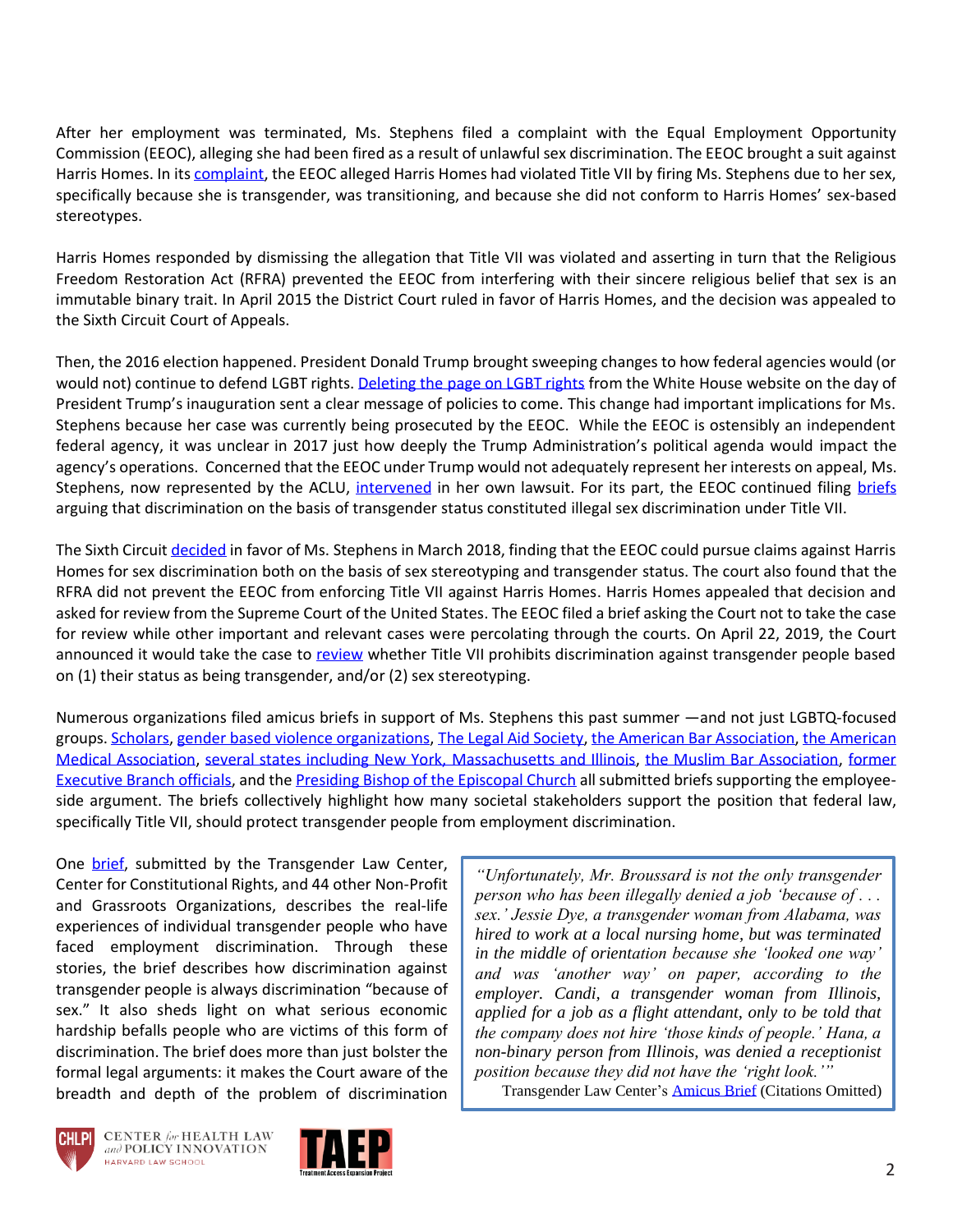against transgender people. Most of the stories the brief shares are of individuals who have been denied positions or fired because of their transgender status.

Another [brief,](https://www.supremecourt.gov/DocketPDF/18/18-107/107144/20190703161737460_18-107%20Law%20and%20History%20Professors%20Amicus%20Curiae.pdf) submitted by Law and History Professors including CHLPI's Director of Litigation Kevin Costello, analyzes legal and historical realities to argue there is no indication that Congress sought to exclude transgender individuals from the protections of Title VII or its amendments. The brief points to laws that targeted transgender individuals based on their sex, such as anti-cross-dressing laws, judicial decisions, and cultural recognition to show how determinations based on sex were understood to implicate transgender people when Title VII passed and since.

Ms. Stephens [filed her brief](https://www.supremecourt.gov/DocketPDF/18/18-107/104141/20190626105814174_No%2018-107%20RG%20and%20GR%20Harris%20Funeral%20Homes%20v%20EEOC%20and%20Aimee%20Stephens%20Brief%20for%20Respondent%20Aimee%20Stephens.pdf) in late June 2019. In it, she argues that Harris Homes firing her because she is transgender is discrimination on the basis of sex because her sex was the "but-for" cause of her termination. Simply put: Ms. Stephens would not have been fired for living openly as a woman had she been assigned female at birth. It is because her sex was assigned male that she faced an adverse employment decision. Ms. Stephens also argues that Harris Homes violated Title VII by firing her for departing from sex-based stereotypes about men and women. Sex-stereotyping as a basis for a Title VII sex-discrimination claim stems from a famous case, [Price Waterhouse v. Hopkins.](https://www.law.cornell.edu/supremecourt/text/490/228) (See Health Care in Motion's explanation of *Price Waterhouse* [here.](https://www.chlpi.org/wp-content/uploads/2013/12/HCIM_6_20_2019.pdf)) Ms. Stephens claims that Harris Homes held stereotypes about how "men and women should identify, appear, and behave." When Ms. Stephens departed from these stereotypes by announcing she would identify, appear, and behave as a woman, she was fired.

Harris Homes challenged Ms. Stephens' arguments [in its brief](https://www.supremecourt.gov/DocketPDF/18/18-107/112573/20190816105923793_18-107%20Brief%20for%20the%20Petitioner.pdf) in mid-August. Harris Homes argues that "transgender status" is not a valid basis for sex discrimination under Title VII, and that Harris Homes did not violate Title VII because the law prohibits "treating one sex worse than the other" and they did not disfavor one sex with its policies. Harris Homes specifically responds to Stephen's argument that she was treated worse than cisgender women. Harris Homes instead argues that the "proper comparison" would be to compare how they treated Ms. Stephens with how they would treat a transgender man who refused to comply with the female dress code. In essence, Harris Homes argues that since it would fire transgender men and transgender women *equally*, they do not violate Title VII.

Tied to this argument is the contention that sex, as it is used in Title VII, refers to an immutable, biological trait of being male or female, and not to gender identity. Harris Homes believes that "redefining" sex discrimination to include gender identity will cause uncertainty and harm employers. Unfortunately, Harris Homes supports this argument with age-old anti-trans scare tactics, such as "if the employer allows [a transgender employee who identifies as female] to use the locker room with [cisgender] female employees, the [cisgender] women would certainly bring their own claim of sex discrimination based on a hostile work environment."<sup>1</sup>

The EEOC, as predicted, [changed its position](https://www.supremecourt.gov/DocketPDF/18/18-107/112655/20190816163010995_18-107bsUnitedStates.pdf) under the Trump Administration, and now agrees with Harris Homes that Title VII does not prohibit discrimination against transgender individuals. The EEOC argues in its brief that the Court should overturn the Sixth Circuit's opinion and find in favor of Harris Homes.

Harris Homes has also received support from a number of amicus briefs filed by a diverse group of stakeholders. In addition to the expected religious liberty organizations (see [Advocates for Faith and Freedom,](https://www.supremecourt.gov/DocketPDF/18/18-107/113157/20190821162533165_Amicus%20Brief%20.PDF) [Institute for Faith and Family,](https://www.supremecourt.gov/DocketPDF/18/18-107/113559/20190826111051529_17-1618%20-1623%2018-107%20Amici%20BOM%20Faith%20and%20Family%20et%20al.pdf) et al.), Harris Homes received support from [Women's Liberation Front,](https://www.supremecourt.gov/DocketPDF/18/18-107/112909/20190820130044873_WoLF%20Amicus%20Harris%20v%20EEOC%20as%20filed.pdf) a "radical feminist" organization that also raised classic anti-trans arguments that cisgender women will suffer from trans-inclusive policies that allow transgender women into women's restrooms and locker rooms. [Women Business Owners and CEOs](https://www.supremecourt.gov/DocketPDF/18/18-107/113506/20190823170411667_18-107%20Amicus%20Brief.pdf) also argued that finding Title VII encompasses transgender status will harm women by "requiring them to, among other things, compete with [transgender women] for limited resources earmarked for women, and by otherwise reversing measures carefully crafted to 'level the playing field' for women." [Military Spouses United](https://www.supremecourt.gov/DocketPDF/18/18-107/113478/20190823155610611_18-107%20Amicus%20Brief%20of%20Military%20Spouses%20United.pdf) raised similar concerns about women's safety, framing acceptance of transgender

<sup>1</sup> Brief for Petitioner at 45, R.G. & G.R. Harris Funeral Homes, Inc. v. E.E.O.C., filed, (Aug. 16, 2019) No. 18-107.





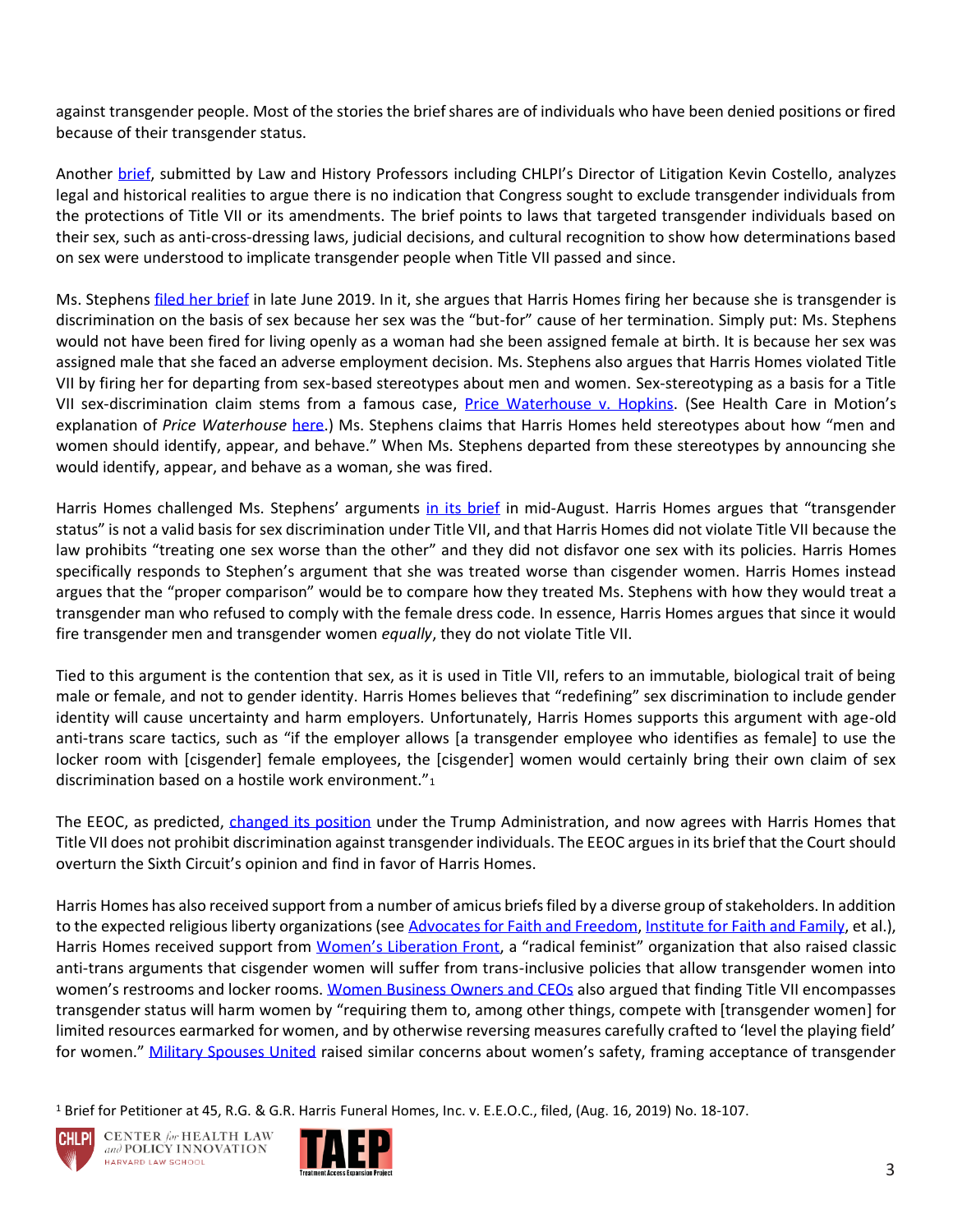individuals as threatening a "right to privacy" and "right to personal security" for cisgender women. All of these arguments rely on a transphobic dismissal of the legitimacy of trans identity: they see transgender rights as an opening for "men who pretend to be women" to invade "women-only" spaces.

There is no science to predicting how the Court will handle these various arguments. LGBT advocates are [speaking out](https://www.nbcnews.com/feature/nbc-out/emmys-laverne-cox-shines-spotlight-lgbtq-supreme-court-cases-n1057636) to raise awareness about the seriousness of the cases, and [many plan to protest](https://www.nydailynews.com/news/national/ny-equality-act-housing-works-supreme-court-trip-to-washington-dc-20190921-ter53crzsvhsvkaxouhof7bpym-story.html) outside the Court to demonstrate support for the LGBT employees.

#### **Discrimination and Sexual Orientation: Altitude Express, Inc. v. Zarda; Bostock v. Clayton County, Georgia**

Tomorrow, the Court will also hear consolidated arguments of two cases that focus on individuals who argue that their employers violated Title VII when they were fired because of their sexual orientation.

Don Zarda filed his lawsuit against his former employer, Altitude Express, in 2010, claiming he had been fired for disclosing he was gay to a customer during a tandem skydive in Long Island, New York. Mr. Zarda alleged Altitude Express had violated Title VII by discriminating against him on the basis of his sexual orientation. Mr. Zarda passed away in a skydiving accident in 2014, but [his estate carried on with the lawsuit](https://time.com/5617310/zarda-supreme-court-lgbtq/) on his behalf. Shortly thereafter, the District Court ruled against Zarda's Title VII claim. On appeal, the Second Circuit Court of Appeals [ruled in favor of Zarda,](https://www.glad.org/wp-content/uploads/2017/06/zarda-second-circuit-opinion-2-26-18.pdf) finding that sexual orientation discrimination is a valid basis for claiming a Title VII violation since sexual orientation discrimination is motivated, at least in part, by sex.<sup>2</sup> Altitude Express appealed the decision and asked the Supreme Court to grant review.



*Don Zarda (left), Photo Credit: ACLU*



*Gerald Bostock (center), Photo Credit: Bob Andres/The Atlanta Journal-Constitution* 

Gerald Lynn Bostock filed his lawsuit against his former government employer, Clayton County, Georgia, in 2016. Mr. Bostock had worked for the County as a child welfare services coordinator. He alleged in his complaint that his sexual orientation and his participation in a gay softball league had been disparaged at work multiple times, and that the internal audit leading to his termination was merely a pretext for discrimination on the basis of him being gay. The lawsuit claimed the County had violated Title VII by discriminating against him on the basis of sexual orientation and sex stereotyping. The District Court ruled that Mr. Bostock's case could not go forward based on previous applicable cases in Georgia.3 Those cases held that sexual orientation discrimination is not a viable ground for claiming sex-based discrimination. After the Eleventh Circuit Court of Appeals agreed with the District Court's decision in May 2018,<sup>4</sup> Mr. Bostock appealed the decision to the Supreme Court.

<sup>2</sup> Zarda v. Altitude Express, Inc., 883 F.3d 100, 112 (2d Cir. 2018), *cert. granted sub nom.* Altitude Exp., Inc. v. Zarda, 139 S. Ct. 1599, 203 L. Ed. 2d 754 (2019).

<sup>3</sup> Bostock v. Clayton Cty., No. 1:16-CV-1460-ODE, 2017 WL 4456898, at \*2 (N.D. Ga. July 21, 2017), *aff'd sub nom.* Bostock v. Clayton Cty. Bd. of Commissioners, 723 F. App'x 964 (11th Cir. 2018), *cert. granted sub nom.* Bostock v. Clayton Cty., Ga., 139 S. Ct. 1599, 203 L. Ed. 2d 754 (2019).

<sup>4</sup> Bostock v. Clayton Cty. Bd. of Commissioners, 723 F. App'x 964 (11th Cir. 2018), *cert. granted sub nom.* Bostock v. Clayton Cty., Ga., 139 S. Ct. 1599, 203 L. Ed. 2d 754 (2019).



**CENTER** for HEALTH LAW and POLICY INNOVATION HARVARD LAW SCHOOL

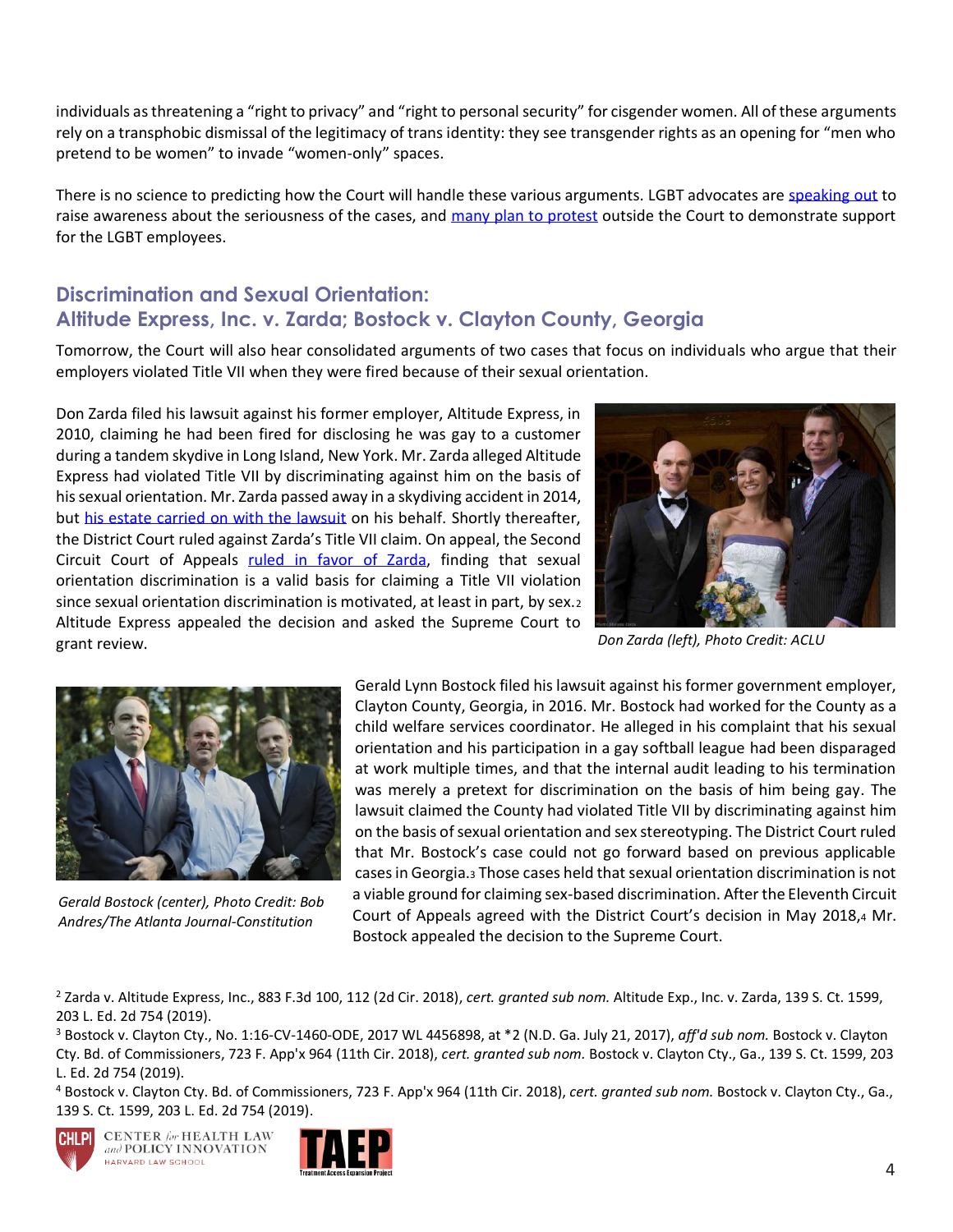In April 2019, the Supreme Court announced it would hear both the *Zarda* and *Bostock* cases together to resolve the question of whether Title VII prohibits discrimination on the basis of sexual orientation. The employees [\(Bostock](https://www.supremecourt.gov/DocketPDF/17/17-1618/104212/20190626161040839_38089%20pdf%20Sutherland%20I%20-%20Brief%20to%20File.pdf) and [Zarda\)](https://www.supremecourt.gov/DocketPDF/17/17-1618/104155/20190626114351461_17-1623bs.pdf) each filed briefs in June arguing that Title VII prohibits sexual orientation discrimination, both because sexual orientation is a sex-based classification and because sexual orientation discrimination is a form of sex-stereotyping. They argue sexual orientation is a sex-based classification because "one simply cannot consider an individual's sexual orientation without first considering his sex."<sup>5</sup> Similarly, they argue discrimination on the basis of sexual orientation is a form of sex-stereotyping under *Price Waterhouse* because an employer who acts on the basis of a belief that a woman cannot be attracted to another woman has acted based on a gender stereotype.

More than forty different interested parties submitted amicus briefs in support of the employees. Once again, these briefs came not only from LGBTQ+ advocacy groups, but also [the Muslim Bar Association,](https://www.supremecourt.gov/DocketPDF/17/17-1618/107073/20190703135640625_17-1618%2017-1623%2018-107%20VIDED%20Bostock%20v%20Clayton%20County%20Brief%20of%20Amici%20Curiae%20Muslim%20Bar%20Association%20of%20NY.pdf) the Lawyers' Committee for Civil Rights [Under Law,](https://www.supremecourt.gov/DocketPDF/17/17-1618/107051/20190703133435002_Lawyers%20Committee%20Brief.pdf) [Women CEOs,](https://www.supremecourt.gov/DocketPDF/17/17-1618/107158/20190703164823410_2019-07-03_Amicus%20Brief%20of%20Women%20CEOs%20and%20C-Suite%20Executives.pdf) and th[e AFL-CIO,](https://www.supremecourt.gov/DocketPDF/17/17-1618/106888/20190703095318691_Amicus%20Brief%20of%20American%20Federation%20of%20Labor%20and%20Congress%20of%20Industrial%20Organizations%20in%20Support%20of%20Employees.pdf) to name a few. The states of [Illinois, New York, Colorado, Massachusetts, and](https://www.supremecourt.gov/DocketPDF/17/17-1618/107181/20190703180425118_Bostock-Zarda-Harris%20Amicus%20Br%20for%20States%20of%20IL-NY-et%20al.pdf)  [seventeen others](https://www.supremecourt.gov/DocketPDF/17/17-1618/107181/20190703180425118_Bostock-Zarda-Harris%20Amicus%20Br%20for%20States%20of%20IL-NY-et%20al.pdf) filed an amicus brief in support of the employees highlighting how employment discrimination based on sexual orientation and transgender status harms those states and their residents. Higher rates of discrimination against LGBT people decreases access to employment and increases poverty rates, which in turn increases Medicaid and public assistance costs for states. These states rely on Title VII to protect their residents from workplace discrimination, and argue for the court to keep those protections in place. The [American Psychological Association,](https://www.supremecourt.gov/DocketPDF/17/17-1618/107154/20190703162955652_17-1618%2017-1623%2018-107%20tsac%20APA.pdf) along with a number of other psychological and psychiatric associations, filed an amicus brief in support of the employees as well, arguing that stigmatization based on sexual orientation and gender identity are forms of sex-role stereotyping, and that sexual and gender minorities face significant, harmful stigma in the workplace.

The [employers](https://www.supremecourt.gov/DocketPDF/17/17-1618/112668/20190816164820200_38344%20pdf%20Buechner%20Jr.pdf) [argue](https://www.supremecourt.gov/DocketPDF/17/17-1618/112667/20190816164240762_Brief%20for%20Petitioners%20Altitude%20Express%20Inc%20and%20Ray%20Maynard.pdf) for a narrower reading of the law that excludes sexual orientation discrimination as a basis for a Title VII claim. They claim that the "original public meaning" of "sex" as used in Title VII did not include sexual orientation only the "trait of being male or female."<sup>6</sup> The employers also attack the arguments that discrimination based on sexual orientation is a form of sex-stereotyping.

Several religious organizations submitted amicus briefs in support of the employers. Groups such as Eaith and Freedom and [Defend My Privacy](https://www.supremecourt.gov/DocketPDF/17/17-1618/113113/20190821151429736_17-1618%20-1623%2018-107%20Amici%20BOM%20Defend%20My%20Privacy.pdf) argued in briefs that the employees are impermissibly expanding Title VII's scope beyond the text of the law. The [Foundation for Moral Law](https://www.supremecourt.gov/DocketPDF/17/17-1618/112762/20190819124553187_Bostock%20and%20Zarda%20final%20brief%20merits%20pdf.pdf) (otherwise known as "[FML](http://morallaw.org/)") quotes the framers of the Constitution to support its position that statutes like Title VII should be read narrowly and thus sex should not otherwise include sexual orientation or gender identity. FML insists there is "not a shred of evidence" that legislators were thinking about "homosexual. . . issues" when passing Title VII.

#### **Where do we go from here?**

Oral arguments for all three cases will take place tomorrow starting at 11 AM Eastern. Transgender Law Center and the Center for Constitutional Rights have released a [Social Media Toolkit](https://docs.google.com/document/d/1z9ocSaLDjstBSwSh5lnMbexfpJMC_k_GwLEIBZgSQrU/edit?fbclid=IwAR1EwU3gyTYP2P8nJFwocub_0a9ZJQXUgG19cpP8_kTWzM1rE_WqRI3m#heading=h.1yzd9h7ovhen) for these arguments, with key dates and calls to action. Advocates are encouraged to elevate the voices of queer and trans people of color, and to highlight community resilience and resistance. Readers who are interested can also listen to recordings of oral arguments, which will b[e posted by the Supreme Court](https://www.supremecourt.gov/oral_arguments/argument_audio/2018) at the end of the week.



<sup>5</sup> Brief for Petitioner at 13, Bostock v. Clayton Cty., Ga., filed, (Jun. 26, 2019) No. 17-1618. <sup>6</sup> Brief for Petitioners, at 11, Altitude Express, Inc. v. Zarda, filed (Aug. 16, 2019) No. 17-1623.